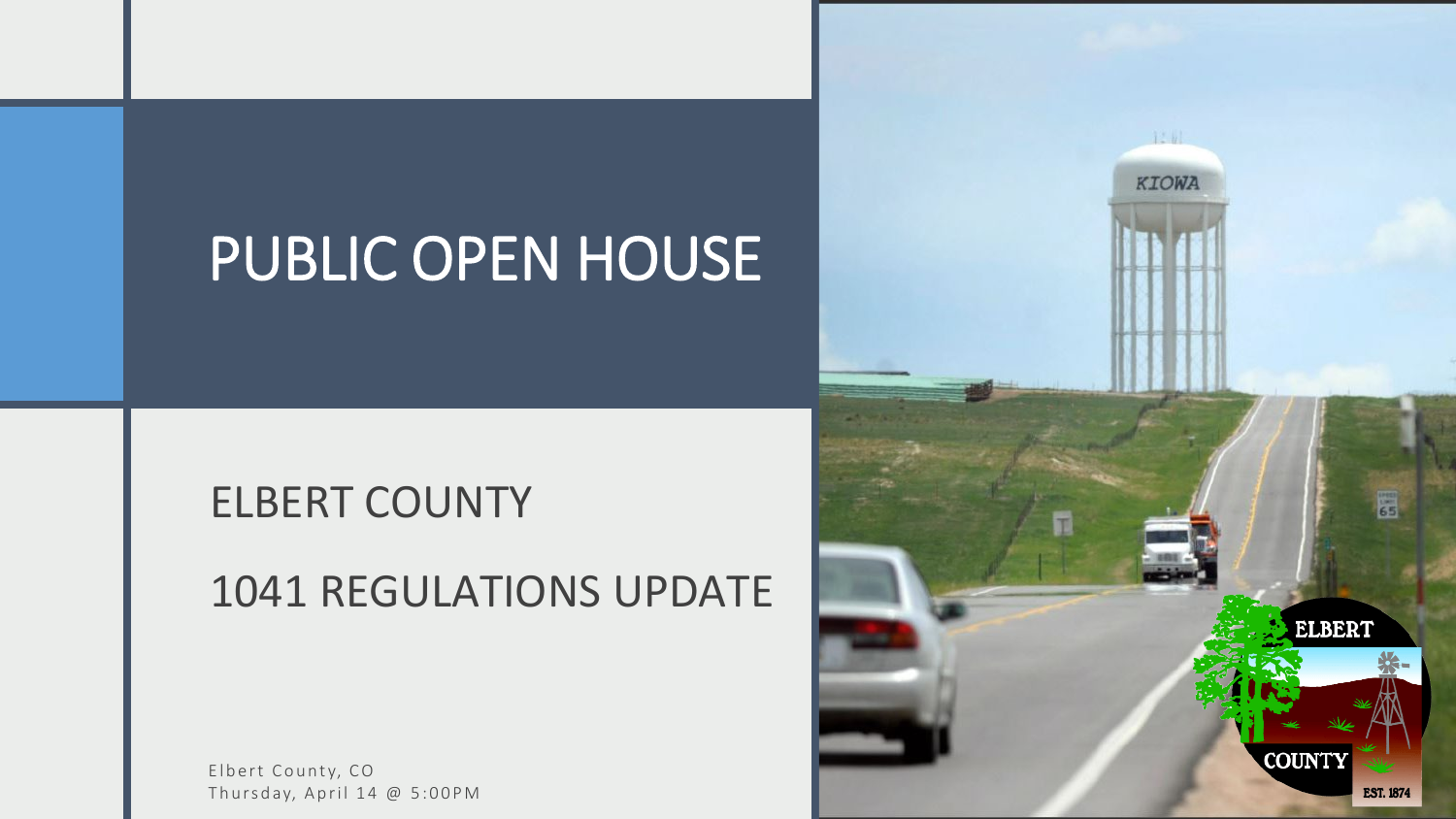#### Meeting Format for Tonight

- 1. Welcome and Sign-In
- 2. Short Presentation
- 3. Small Group Discussions with County Staff and Consultant

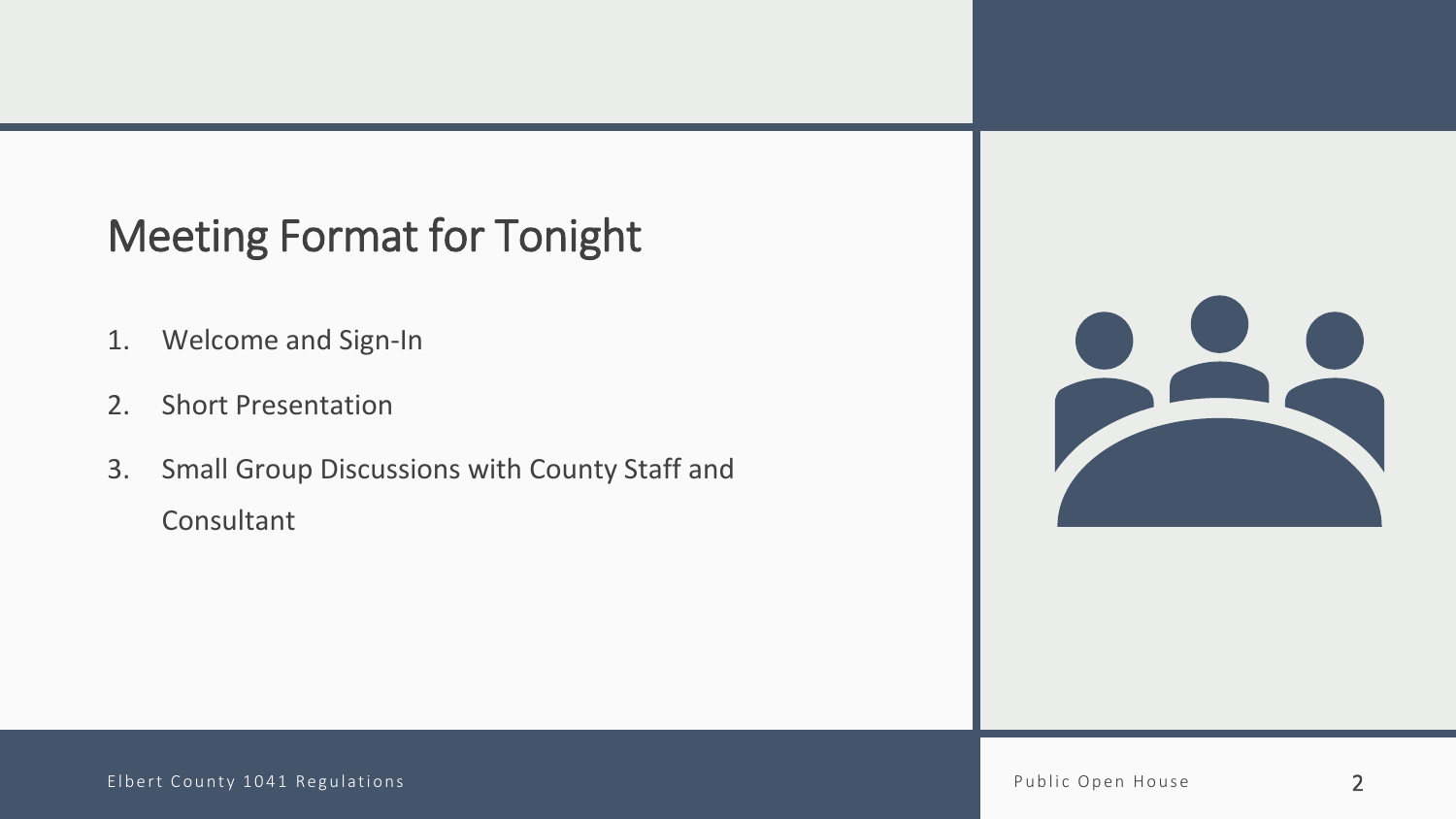

#### History of 1041 Regulations in Elbert County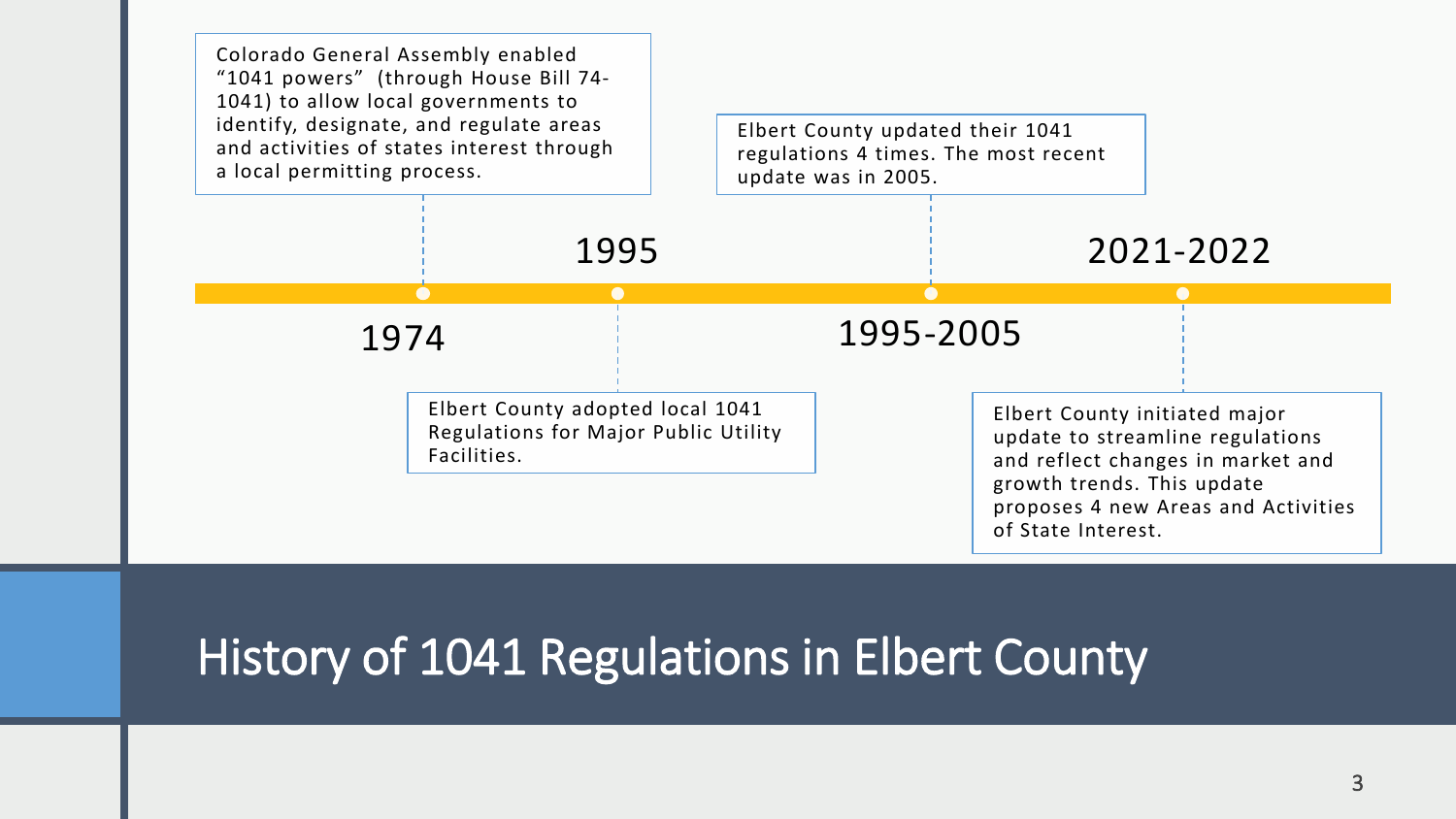#### 1041 Regulations Overview

#### **State-Enabled Power for Local Review of Large-Scale Projects**

- **Allows local governments** to identify, designate, and regulate **areas and activities of state interest** through a local permitting process.
- The purpose is to give local governments a greater seat at the table with development projects occurring **within their jurisdiction even when the project has statewide impacts**.
- **A local government must designate the areas or activities of state interest** and adopt guidelines pursuant to state statutory procedures and limitations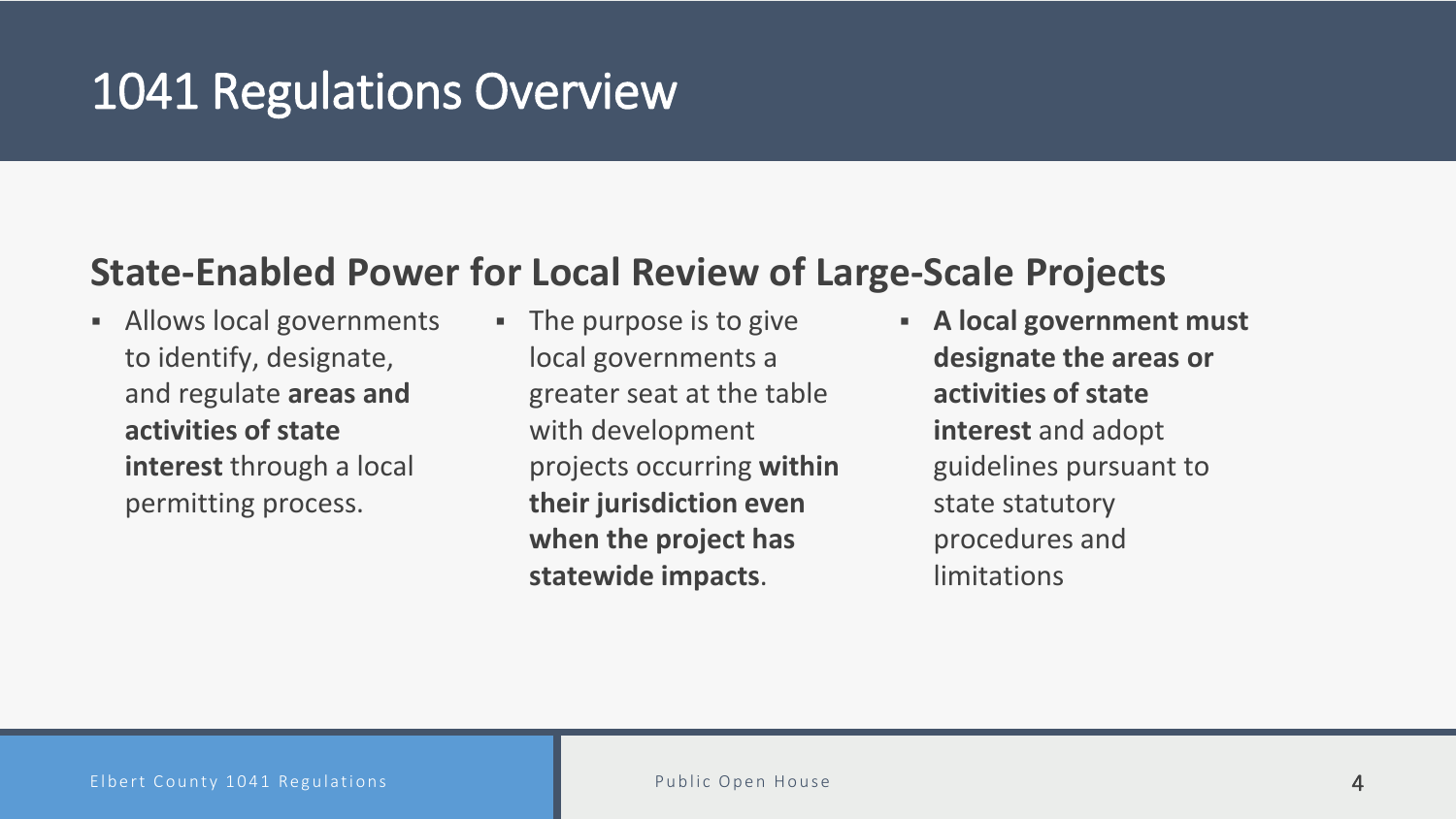#### 1041 Intent and Outcomes

- Role is regulatory not advisory
- Influence site selection and design
- Authority to deny or revoke permit
- Enforcement and Penalties
- Financial securities for impacts and restoration requirements
- Inspections, even on private property
- Equity/benefit analysis requirements (environmental and socioeconomic)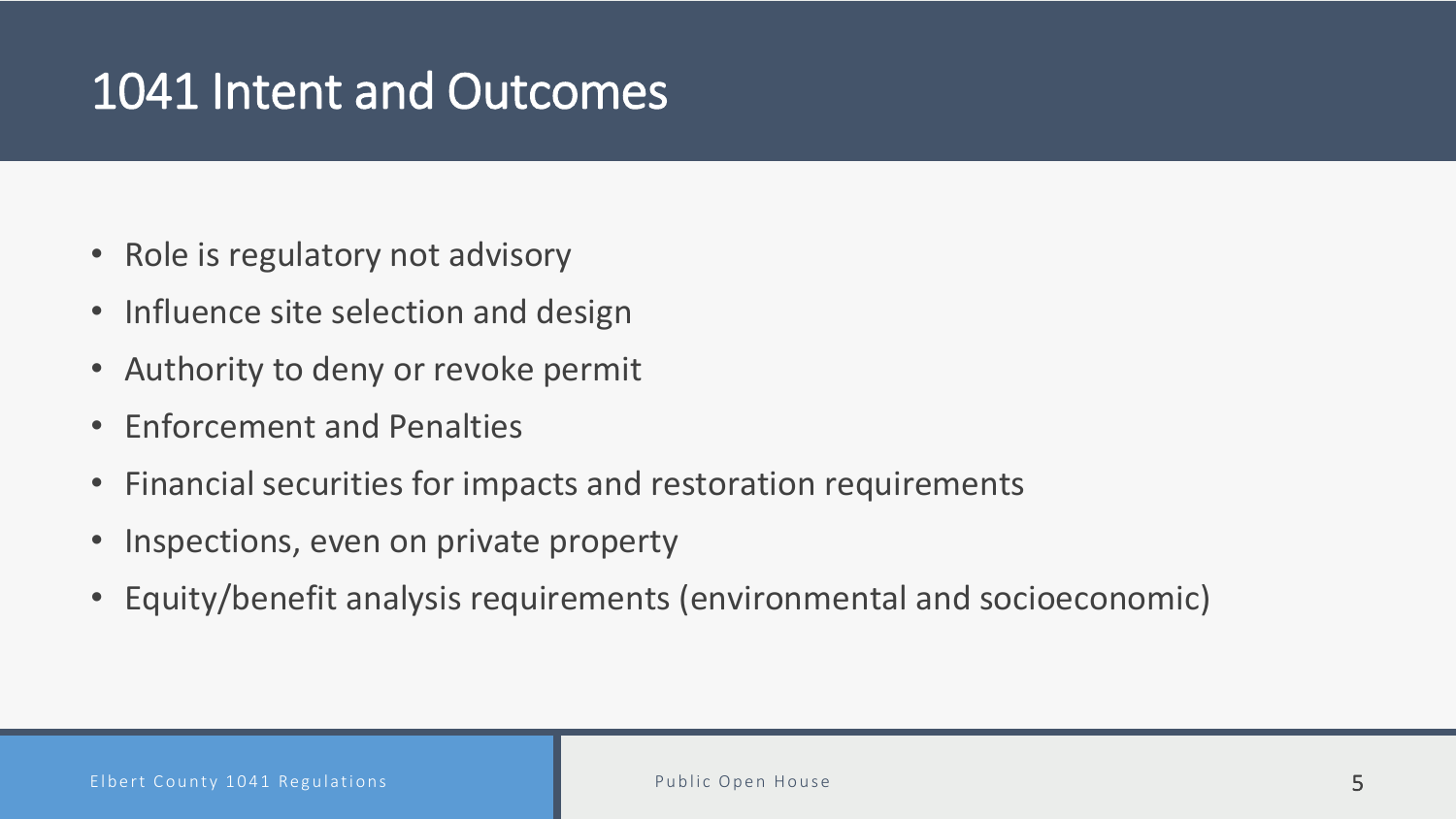### **Areas of State Interest**

| <b>Mineral Resource</b><br>Areas | <b>Natural Hazard Areas</b>         | Historical/Natural/<br>Archaeological<br><b>Resource Areas</b> | <b>Areas Around Key</b><br><b>Facilities</b>                              |
|----------------------------------|-------------------------------------|----------------------------------------------------------------|---------------------------------------------------------------------------|
| • Gravel Mining                  | • Flood<br>• Geologic<br>• Wildfire | • Irrigated Areas                                              | • Highways<br>• Airports<br>• Utility<br>Infrastructure<br>• Mass Transit |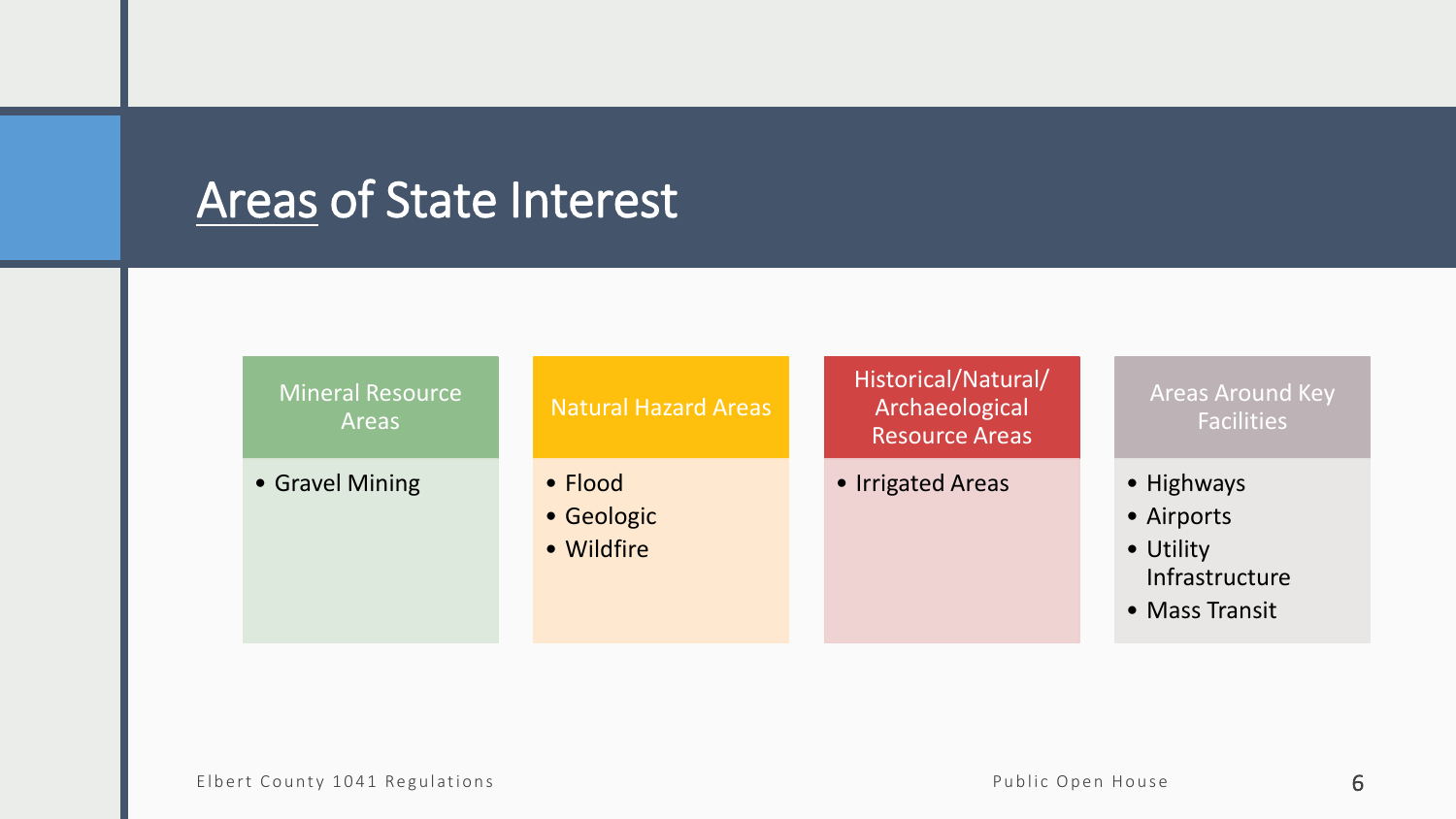### Activities of State Interest

| <b>Domestic</b><br>Water/Sewer<br><b>Treatment Systems</b> | Municipal/<br><b>Industrial Water</b><br>Projects | <b>Public Utilities</b>   | <b>New Communities</b>                |
|------------------------------------------------------------|---------------------------------------------------|---------------------------|---------------------------------------|
| <b>Highways and</b><br>Interchanges                        | <b>Mass Transit</b>                               | <b>Airports</b>           | <b>Solid Waste</b><br><b>Disposal</b> |
|                                                            | Geothermal<br><b>Resources</b>                    | <b>Nuclear Detonation</b> |                                       |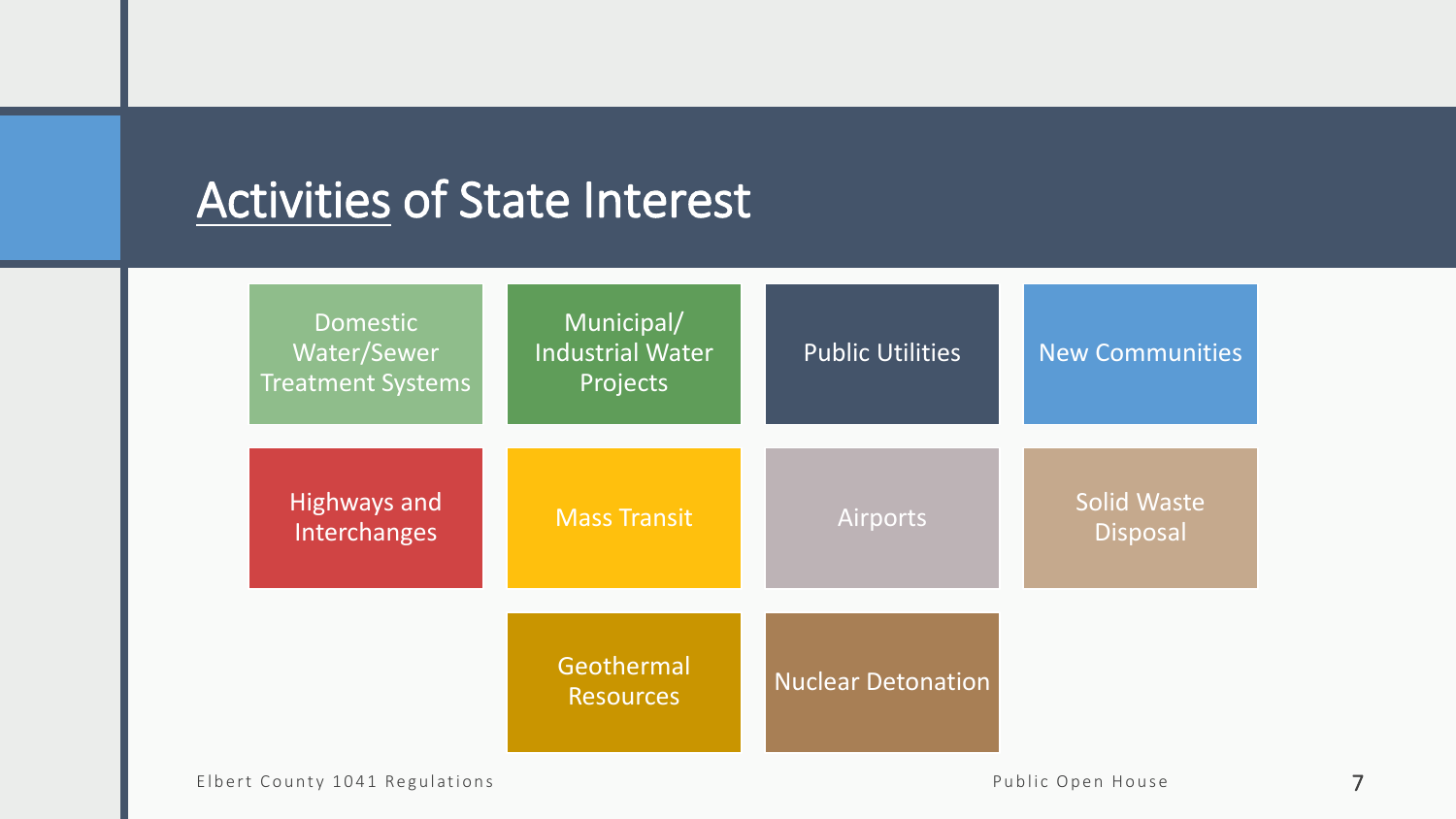#### Elbert County 1041 Regulations



Elbert County 1041 Regulations and the Public Open House 8 and 200 million and 3 and 3 and 3 and 3 and 3 and 3 and 4 and 4 and 4 and 4 and 4 and 4 and 4 and 4 and 4 and 4 and 4 and 4 and 4 and 4 and 4 and 4 and 4 and 4 and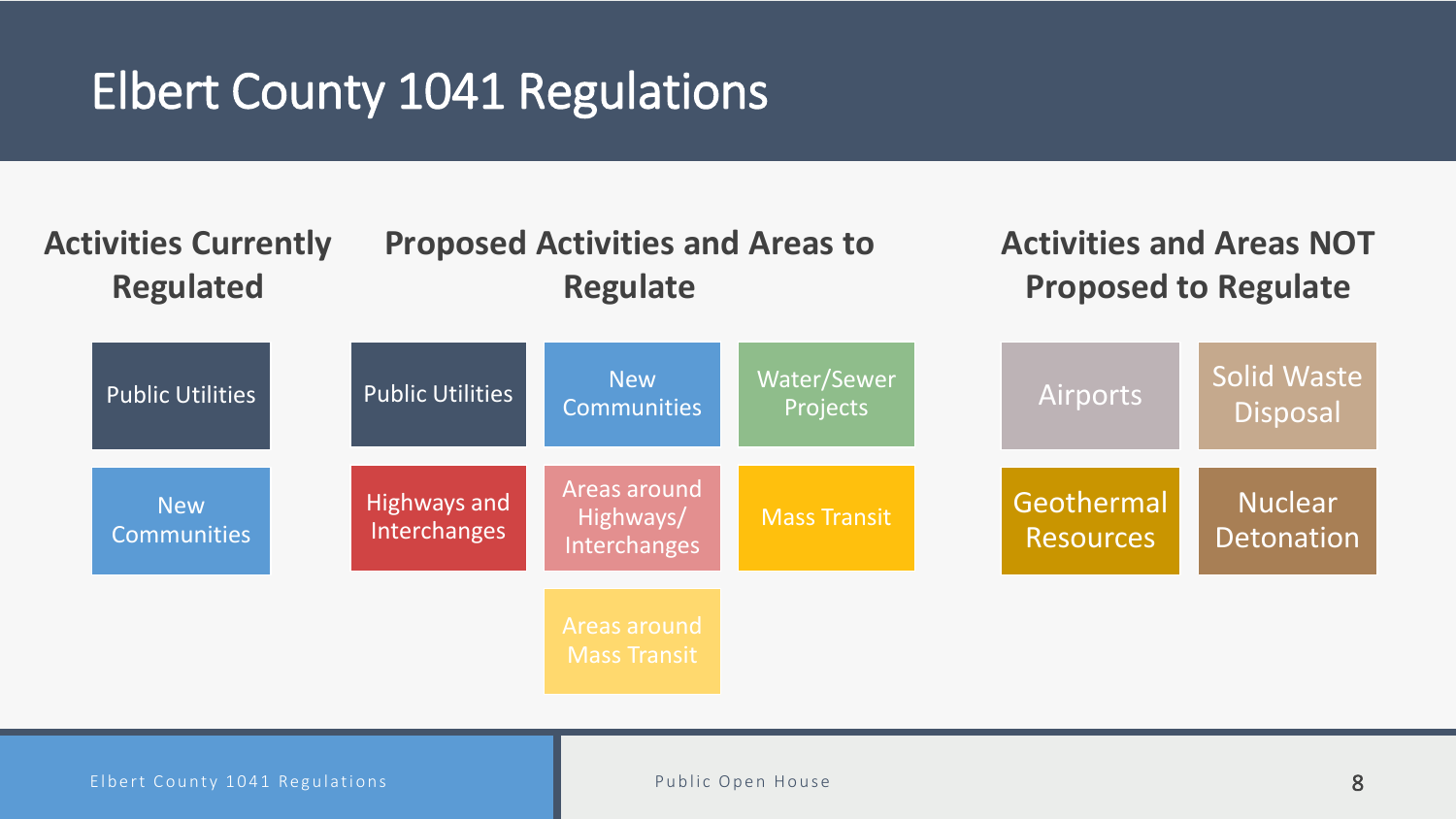What would you like the County's streamlined 1041 regulations to achieve?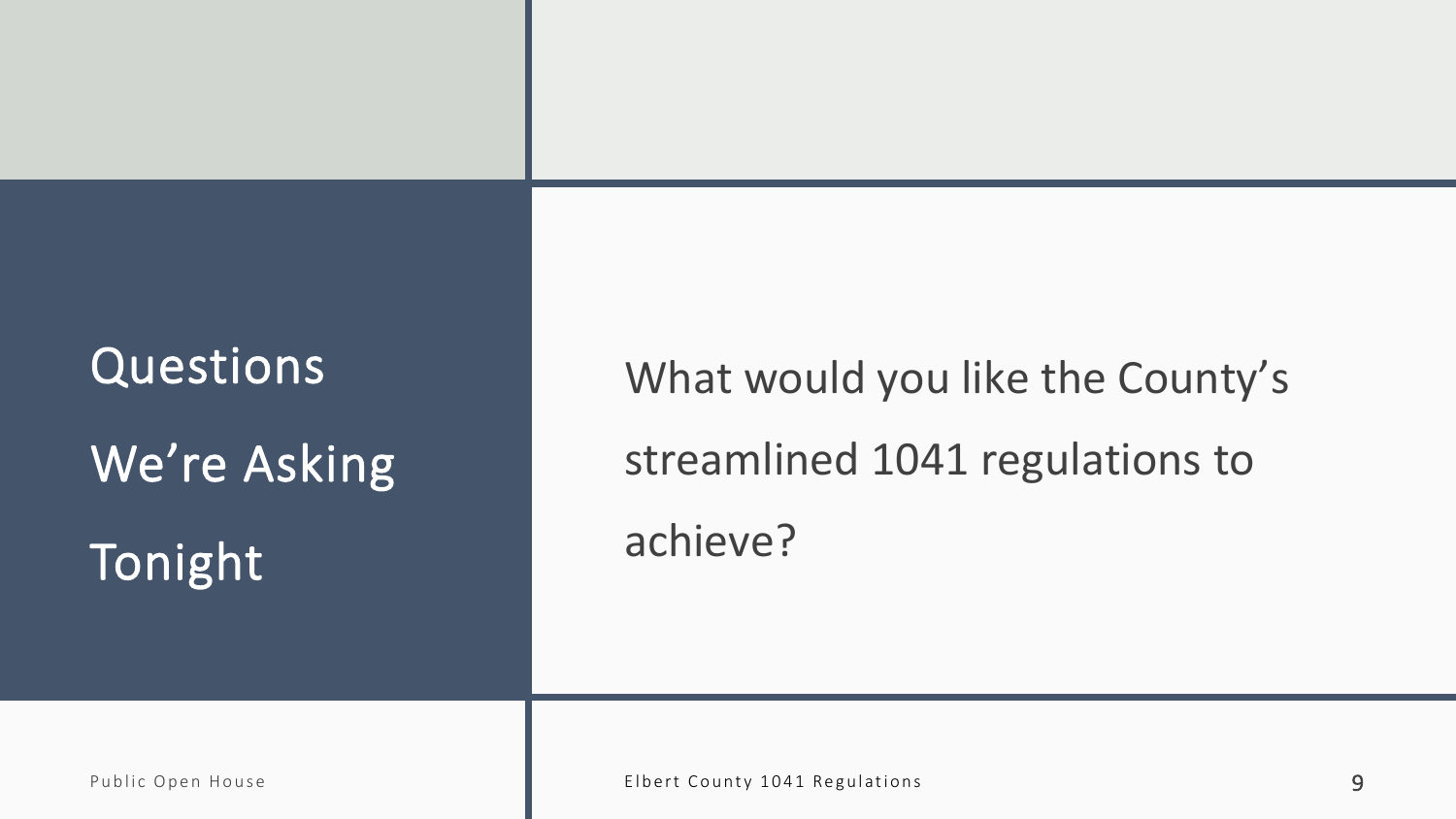### Where should the regulations be **more flexible or more specific**?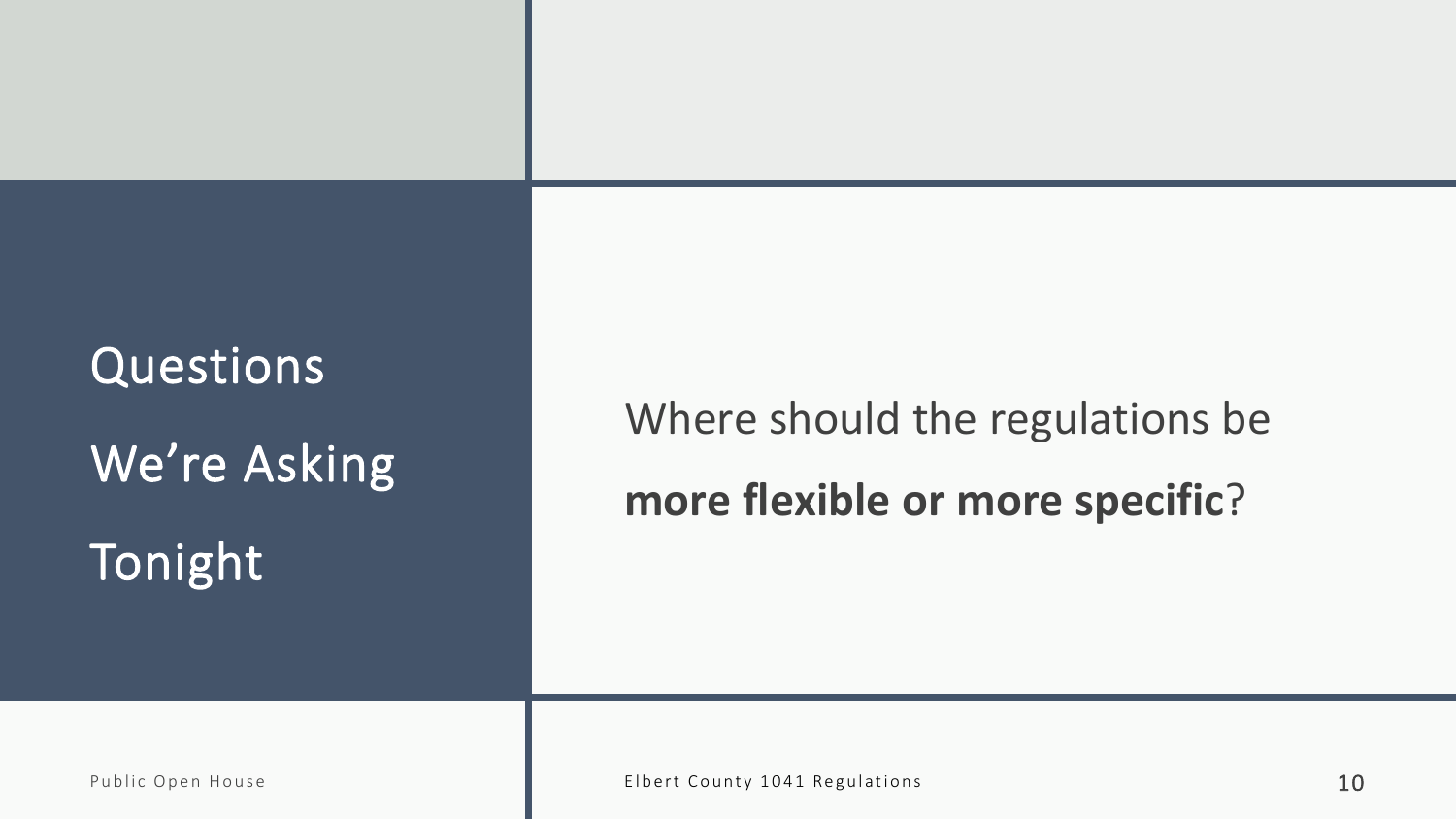Elbert County strives to calibrate regulations to the size or impact of the project –less stringent regulations apply to smaller projects; the most rigorous regulations apply to project of statewide importance. What should **elevate a project to a 1041 permit** 

compared to the County's existing simple, permit, site plan, subdivision, or special use by review process? Are there thresholds based on a facility's *dimensions* (height, width, acres, etc.) and/or *impact* (magnitude, duration, extent, etc.)?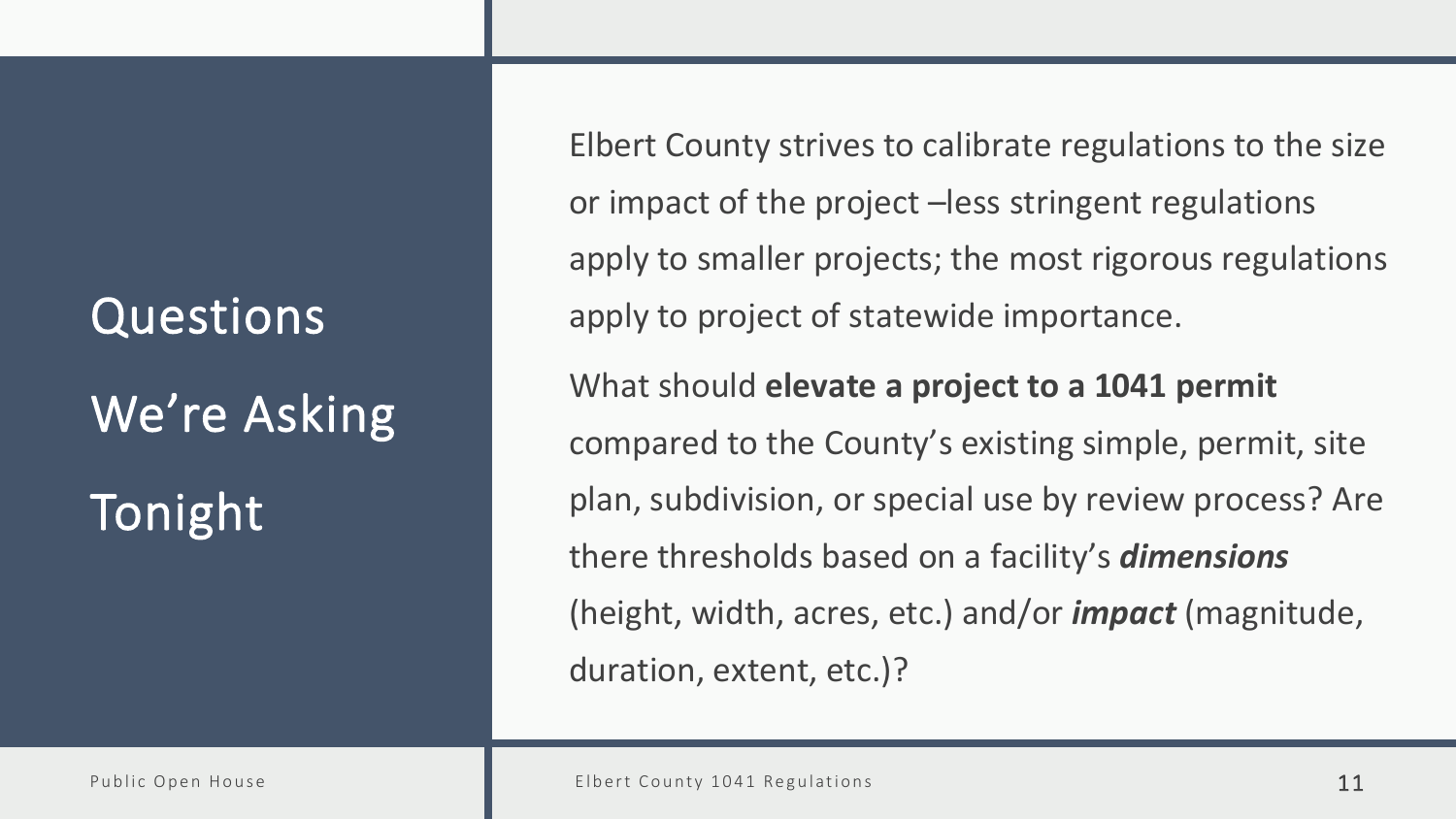Should we retain a distinction between **Major vs Minor** 1041 Permit Applications? If so, what are the meaningful distinctions?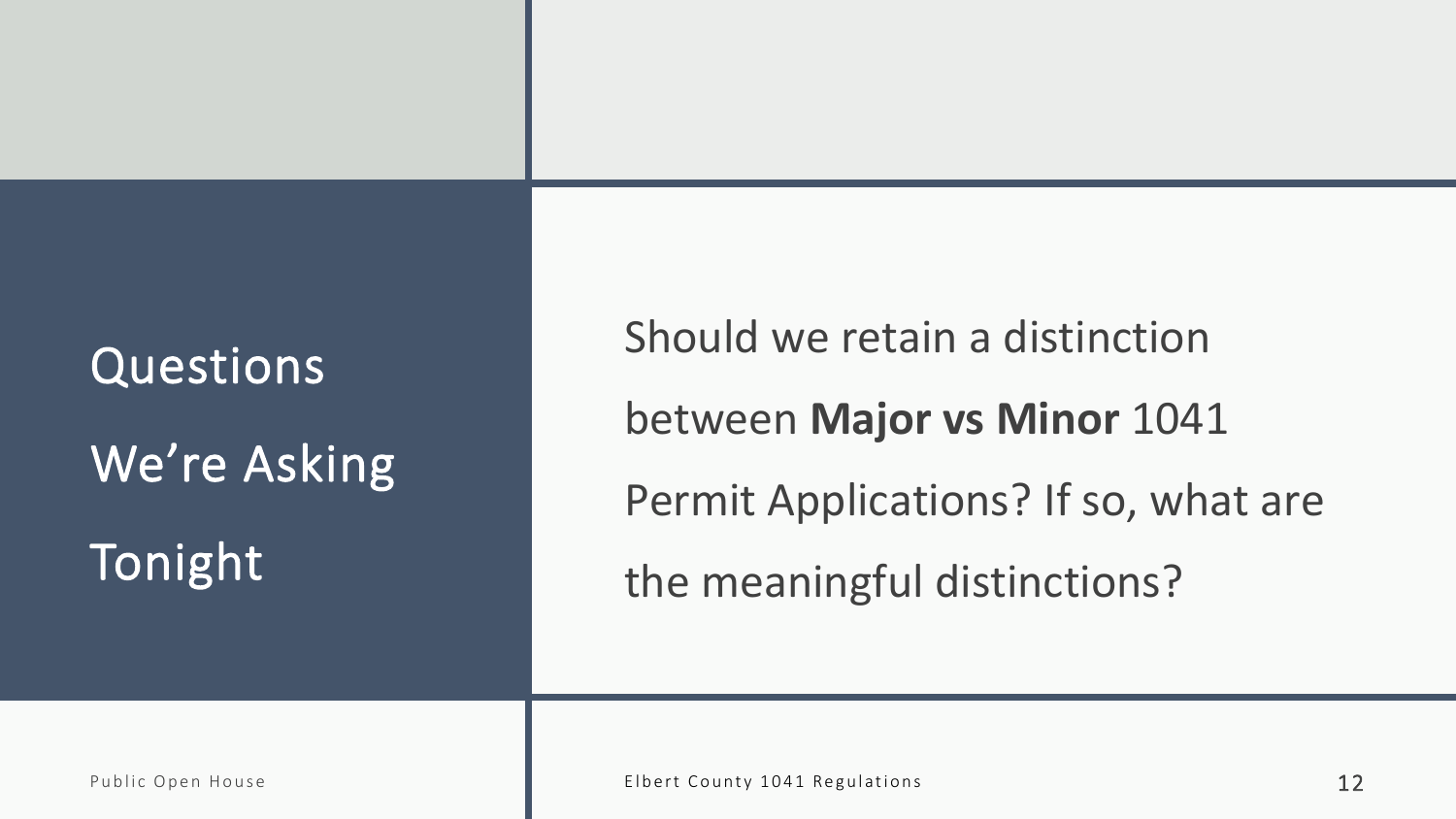How should the regulations address a project's end-of-life in terms of **decommissioning** and **financial security**, and for which Activities of State Interest?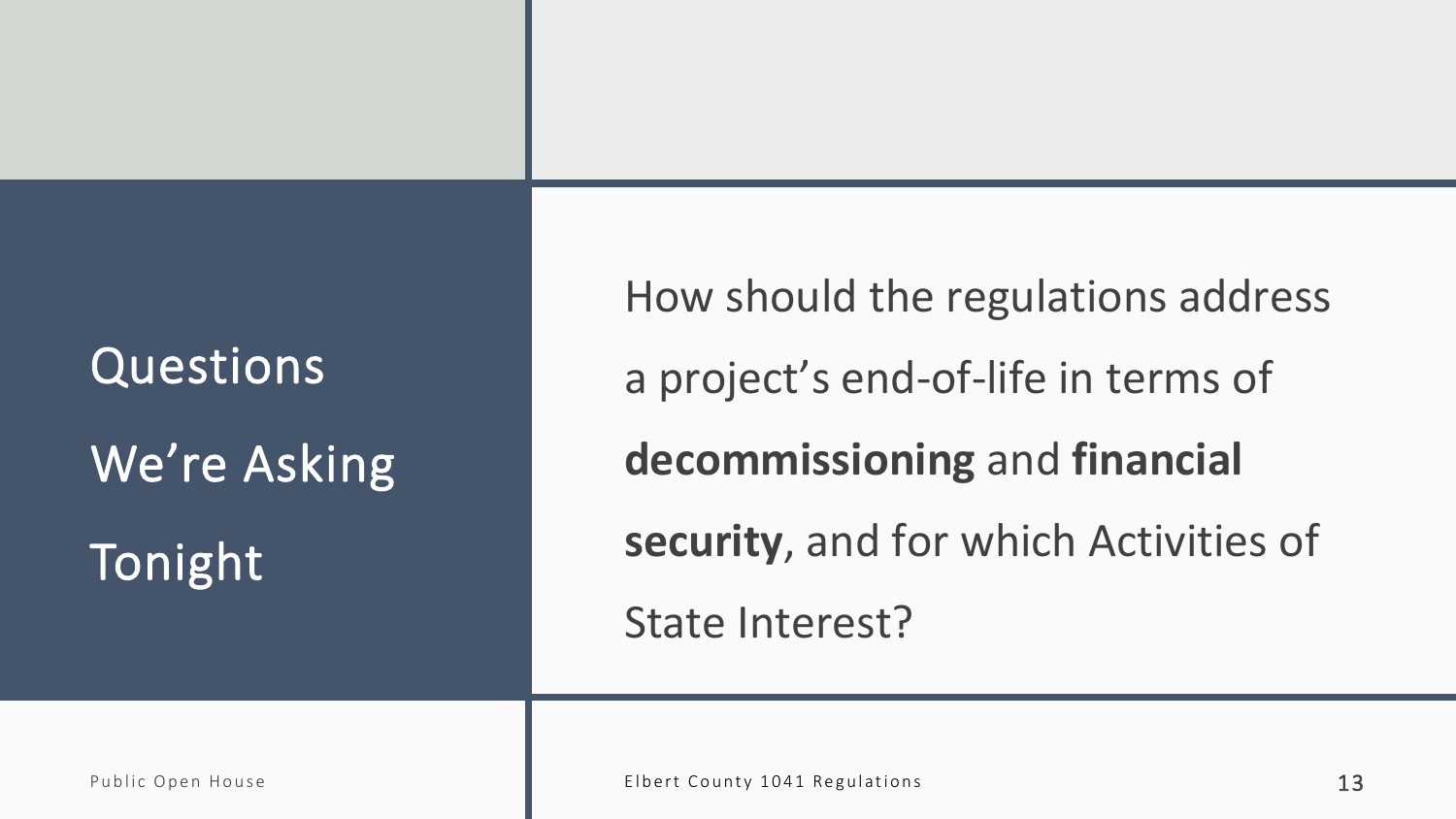### Questions We're Asking

Tonight

The Approval Criteria in Section M serve both as a backstop to preventing **undesirable impacts** – what the County does not want – and as a gauge of a **project's benefits** – what the County does want. Does each criteria represent what you want or don't want?